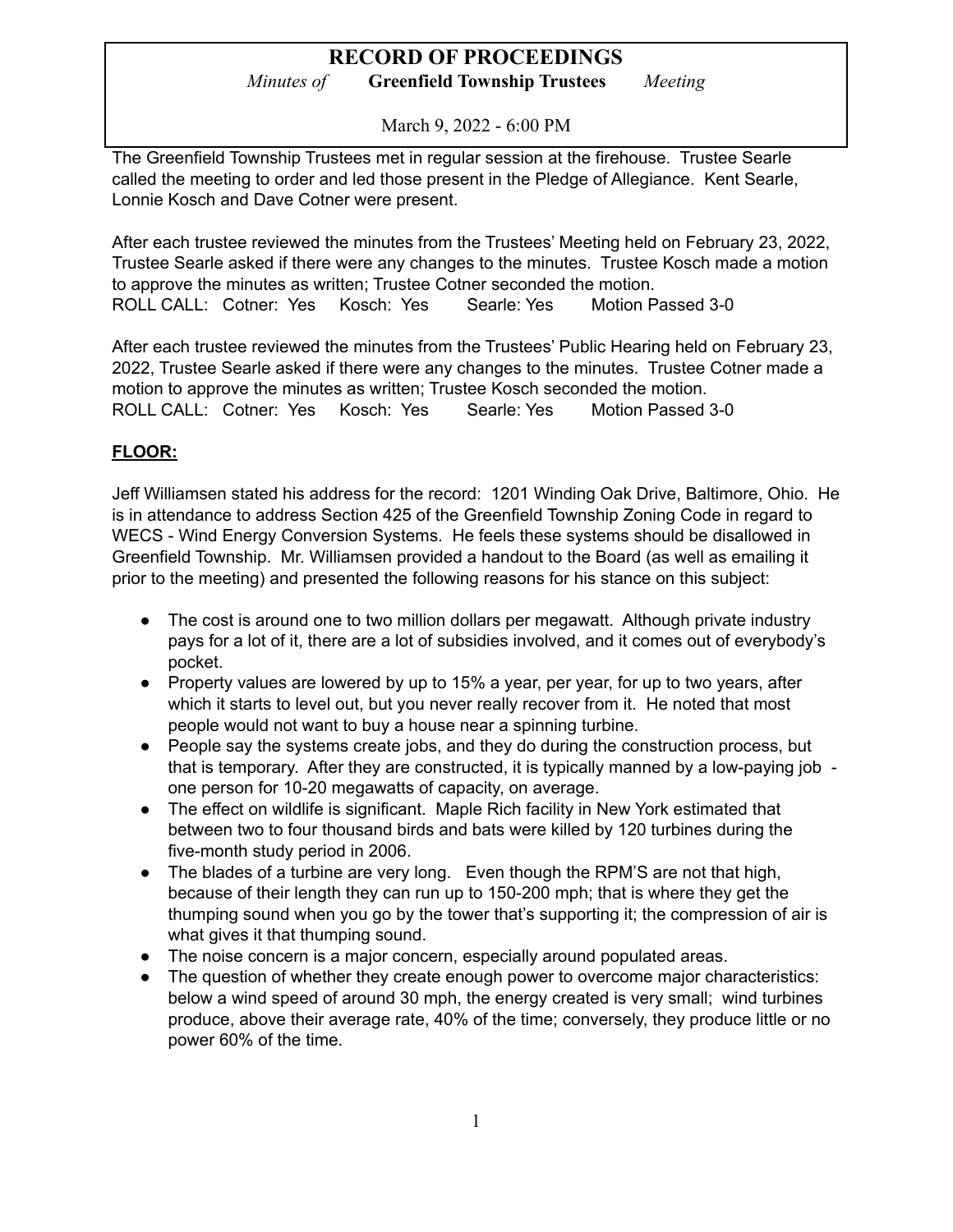*Minutes of* **Greenfield Township Trustees** *Meeting*

March 9, 2022 - 6:00 PM

• Their lifespan is about 10 years; after which time they have to be decommissioned and torn down, and then you have a big mess with the waste from blades and towers; although probably the generators are recycled.

Mr. Williamsen then noted the following nearby townships that have a provision in their zoning code to allow individual or small wind farms: Hocking, Walnut and Liberty. The following townships do not address it at all: Pleasant, Violet, Bloom, Amanda and Berne. Mr. Williamsen suggested that if Greenfield wants to disallow wind farms, it would be a good idea to join with the neighboring townships to form a coalition.

He noted the last page of the handout was a bunch of other organizations that are fighting against wind farms in the state of Ohio.

Trustee Searle thanked Mr. Williamsen for his presentation, and noted his understanding that the state of Ohio had deferred to the counties for regulation, with anything above five megawatts being regulated at the county level. Dr. Carri Brown, Fairfield County Auditor, was present and stated that there is a lot of new information about solar energy being regulated, but she was not aware of specific wind energy regulations. Trustee Searle and Dr. Brown both cited Ohio Senate Bill 52 that speaks to wind energy regulation. Trustee Searle stated the township needs to determine exactly what their oversight is on the subject before any decision can be made as to how to move forward, and said the county commissioners would need to be consulted. Dr. Brown noted the commissioners meet every Tuesday at 9 a.m. at the Fairfield County Courthouse. Trustee Searle stated he would contact Jeff Fix, President of the County Commissioners, via email to investigate this subject further.

The next presenter was Walter Beatty, 1495 Lancaster Kirkersville Road He was in attendance to address Rolling Hill Storage. Trustee Searle asked Mr. Beatty to hold his presentation until Zoning Inspector Barbee arrived, in order to address the issues.

The next presenter was Robert Huffman, 1580 Woodland Heights NW, Lancaster, Ohio. He noted he had several items he wanted to address with Zoning Inspector Barbee, as well. His main issue is with the condition of Woodland Heights Lane. It is in quite a state of deterioration, with potholes and cracks, and needs to be addressed with the next chip and seal project.

Dr. Carri Brown, Fairfield County Auditor, introduced herself, and stated she had been in the process of attending all the township meetings. She has been in her current role since October 2021, serving in other county positions prior to becoming Auditor. She noted the Auditor's Office now has a new strategic plan, and invited everyone to view it on their website. They also have an on-line directory of the staff that includes pictures, telephone numbers, email addresses, as well as purpose statements for each of the functional areas within the Auditor's Office. There is also a fact sheet about conveyance of property, which is one of the top questions her office receives. Another fact sheet includes information about the hotel/motel lodging tax. This includes new (April 2022) specific information regarding establishments that have fewer than five rooms, such as Air BNB's. The commissioners have adopted a new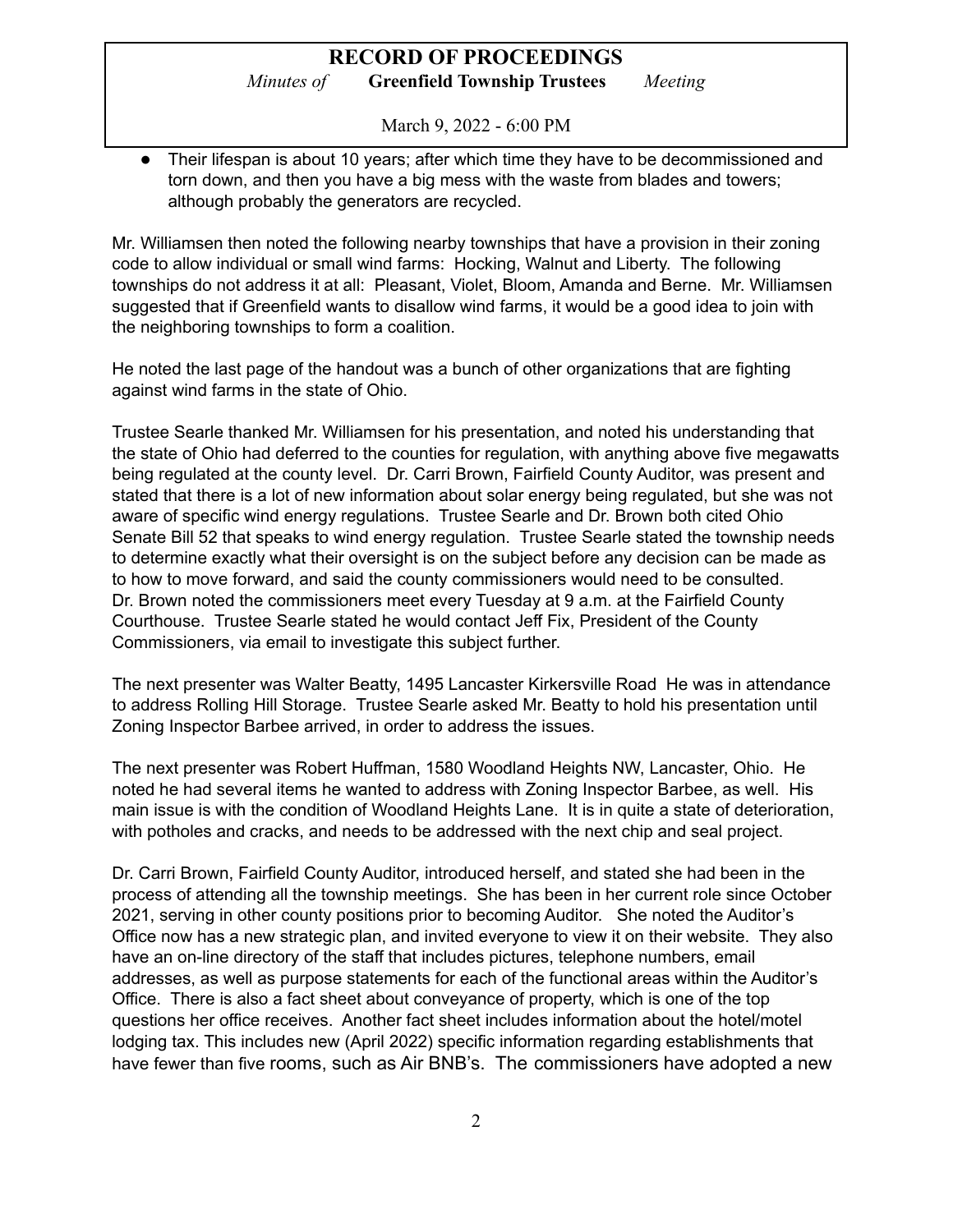*Minutes of* **Greenfield Township Trustees** *Meeting*

March 9, 2022 - 6:00 PM

definition of hotel and motel to include a more modern definition that used short-term reservations.

Dr. Brown noted the new strategic plan for the county Auditor's Office on their website focuses on customer service and technology, as well as engagement, retention and recruitment. The strategic plan for Fairfield County includes overarching themes.

Discussion continued regarding the taxing of bed and breakfasts and Air BNBs. Dr. Brown stated the county is using artificial intelligence and technology to gather data on those businesses, and the county would own that information. She stated the information could be shared with the township, when requested, as this will be publicly accessible data. Trustee Searle noted it would be helpful to have this information in determining how to address it in the Zoning resolution. Dr. Brown also stated that the tax penalties will be waived while the smaller businesses become accustomed to the new tax rates.

Fiscal Officer Wyne asked if the township would receive any funds. Dr. Brown explained that by code, two entities receive the funds: three-percent to the Visitors and Convention Bureau; 1.5 percent is collected for the Decorative Arts Center of Ohio.

#### **FROM THE FISCAL OFFICER:**

Fiscal Officer Wyne distributed financial reports.

Fiscal Officer Wyne stated that February bank reconciliation has been completed and submitted to the Trustees for review and signature.

Trustee Kosch made a motion to pay the bills associated with warrants 34603 through 34631 and Electronic Debits 22-2022 through 30-2022 which are listed on the payment report; seconded by Trustee Cotner.

ROLL CALL: Cotner: Yes Kosch: Yes Searle: Yes Motion Passed 3-0

Trustee Cotner made a motion to approve the Purchase Orders; Trustee Kosch seconded. ROLL CALL: Cotner: Yes Kosch: Yes Searle: Yes Motion Passed 3-0

Trustee Kosch made a motion to approve Resolution 2022 03 09 01, which states

WHEREAS: The Trustees of Greenfield Township Board of Trustees wish to amend revenue in the following Funds:

Fund 2191 received \$11,900.05 due to the Finding of Recovery for Terry Morris being paid out sick leave inappropriately in 2016.

Fund 2275 received additional \$1,136.64 from OBM due to the reallocation payment for the First Tranche of the American Rescue Plan Act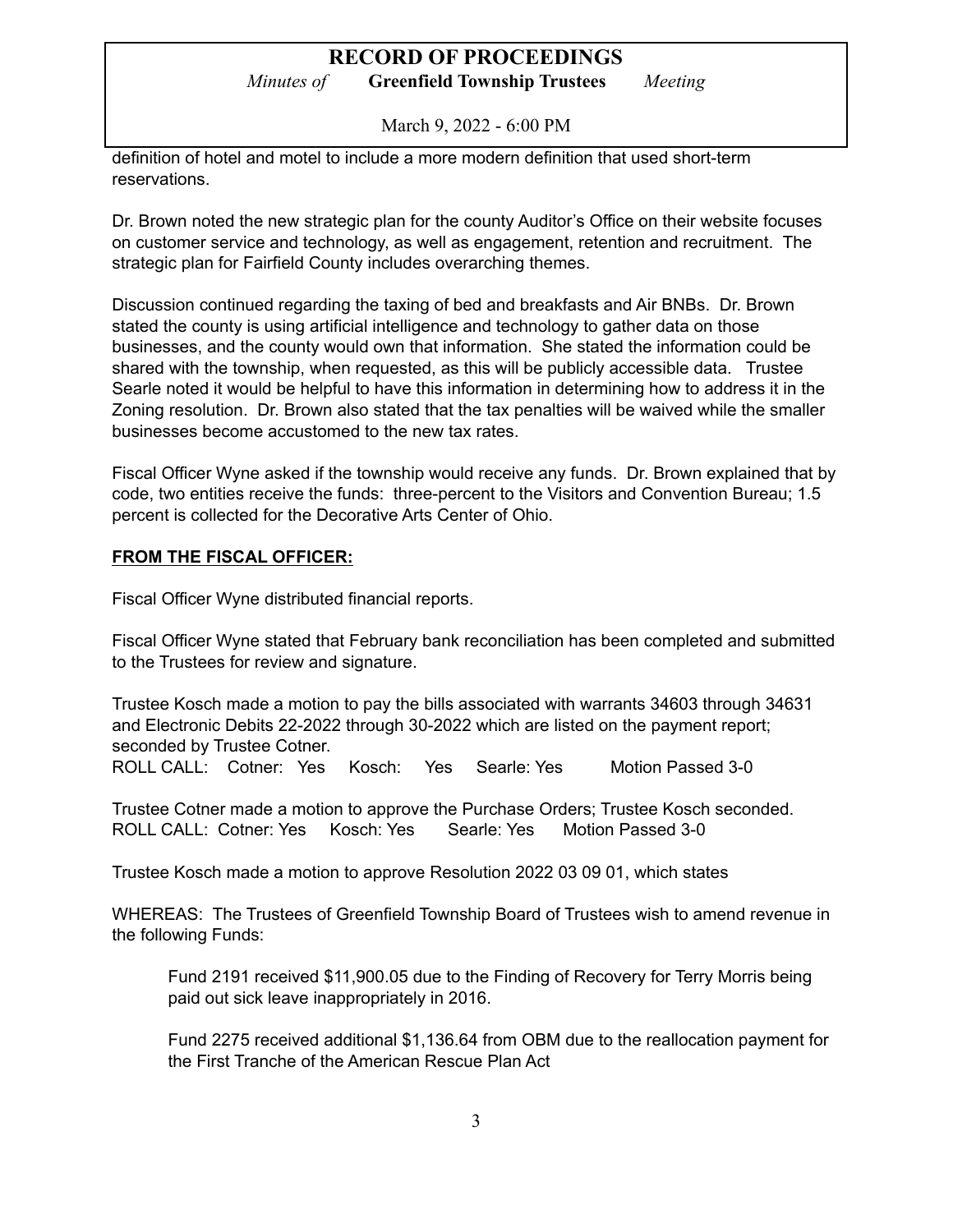*Minutes of* **Greenfield Township Trustees** *Meeting*

March 9, 2022 - 6:00 PM

THEREFORE: The Trustees hereby increase the revenue budget in Fund 2191 with an additional \$11,900.05 and Fund 2275 with an additional \$1,136.64.

Trustee Cotner second the motion.

Truste Searle asked how this impacted the revenue. Fiscal Officer Wyne explained that this revenue increased what the Revenue Certificate was issued for; therefore the certificate needs to be amended and sent to the Auditor's Office for an amended certificate.

ROLL CALL: Cotner: Yes Kosch: Yes Searle: Yes Motion Passed 3-0

Fiscal Officer Wyne stated she has an issue with the Fire Department accepting money, cash and checks since no one on staff is bonded. She advised that cash is accepted by the department even though there is a no cash policy. She also advised that those funds are to be submitted to her and deposited within 24 hours. She stated that the last three money orders she received from the department, which were handed to her at the last meeting, had money orders dated 12-11-21, 1-1-22 and one with no date. She stated she sent Brad an email to advise that these would not be processed until she was given proper documentation on who they were from and what they were for. She stated it appeared that Carlton had signed one of the money orders. Lt. Reaves explained the money orders were from residents for CPR classes, some of which were held on a weekend, so there was no way to submit them within 24 hours. Fiscal Officer Wyne explained the requirement from the state Auditor's Office for the submission within 24 hours. After further discussion, Dr. Brown suggested that a one-time exception be noted on the deposit of these money orders, as well as a notation that a policy will be in place going forward for the receipt and deposit of these types of payments. She also suggested including in the minutes the details, i.e. Lt. Reaves received the payments, which were for CPR classes, and the understanding that these payments are required to be submitted to the Fiscal Officer within 24 hours of receipt. She agreed the policy could make the 24 hour requirement to include business days, rather than 24 hours including the weekend. Dr. Brown also offered to send the Fairfield County Auditor's policy to Fiscal Officer Wyne for her review.

Fiscal Officer Wyne stated that she has completed the premium pay calculations. A list of what each employee will receive was given to the Trustees in their meeting packet. She has determined that full time employees' total of premium pay is \$24,024.38 and part-time employees' premium pay is \$29,170.00. Trustee Searle recognized the amount of time and effort Fiscal Officer Wyne had put into reviewing the premium pay compensation, and stated he felt this could be moved forward as long as the Local agreed to the calculations. Fiscal Officer Wyne stated she prefers to have this paid out on an off-cycle payroll date so it is easier to keep track of the funds. After discussion, it was determined that the Fire Department would review the calculations during the meeting, and barring any issues or concerns, Fiscal Officer Wyne would process the payment to be paid on Thursday, March 24, 2022. If she has any issues with getting it processed for this payment date, she'll notify the Board and the Fire Department.

Fiscal Officer Wyne stated that Amy has advised her that the Township can purchase fireproof filing cabinets using the ARAP Money. Tom has researched several vendors on the pricing of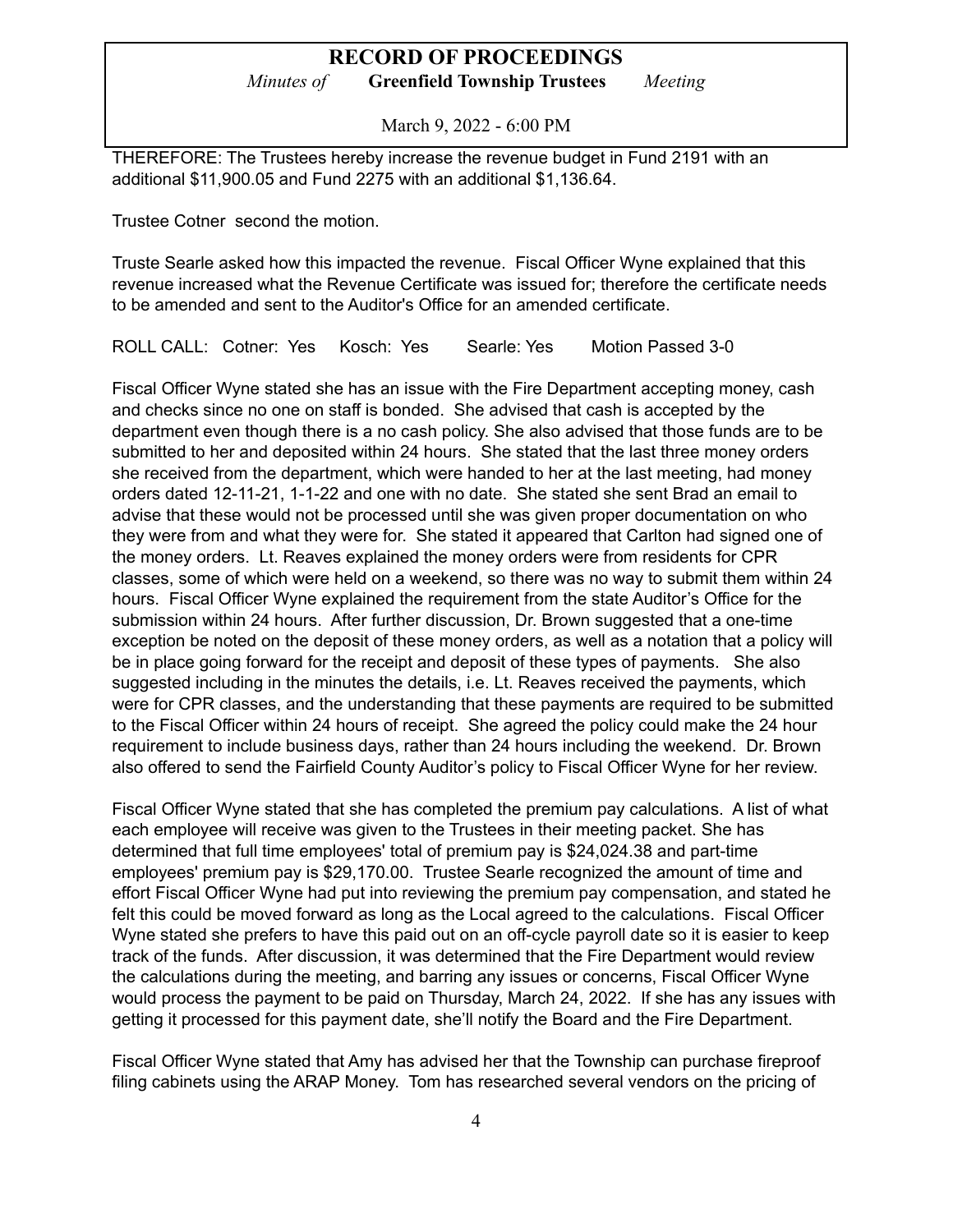*Minutes of* **Greenfield Township Trustees** *Meeting*

March 9, 2022 - 6:00 PM

these cabinets. She stated she would like to have two filing cabinets and Tom would need one. The Zoning Inspector agreed it would be a good idea to purchase one for zoning documentation.

Fiscal Officer Wyne stated she needed to have the Fairfield Medical Center contract signed by Trustee Searle after the meeting. The contract is for all the drug testing done by the township. Also, she noted that Trustee Searle had signed the contract for the auditing company, and that will be forwarded tomorrow.

She also advised that the Trustees were emailed the letter received from Amy on the use of ARPA funds and the standard allocation for revenue loss. She advised that a resolution needs to be done by April 1 and the draft resolution that Amy included had a place to list the projects and their cost that the township wishes to use the standard allocation of revenue loss for. Trustee Searle asked if a separate resolution needs to be done for each project, e.g. the medic, the file cabinets, and the premium pay every time the money is spent. Fiscal Officer Wyne noted there was already a decision made on the medic, so it would not be included in the resolution being discussed. The only thing that has already been spent and needs to be reported by April 30, 2022 is the money for attorney fees.

Auditor Brown agreed that if the resolution is written for revenue replacement, what the township is doing is identifying a certain amount of money in the ARP funds that will be for a specific category, which will be a different category than premium pay, or other things that have been discussed previously. She also explained for federal reporting (township reporting may be different), there is a 6.1 project where those expenditures will be included, and out of that special revenue fund, those expenditures which will normally come out of the general fund, such as the fireproof filing cabinets, will be included there. That shows lesser expenditures in an area where you might normally spend the funds. She also reiterated that the state needs to know how the government entities intend to spend the funds, which is why there is an April 1, 2022 deadline for the revenue replacement resolution. It was confirmed the premium pay, the medic, and the attorney fees should be "backed out" and not included in the resolution. The Board will plan to have the resolution prepared for the next meeting on March 23, 2022.

#### **ZONING BUSINESS:**

● **Walter Beatty, Rolling Hills Storage:** Mr. Beatty presented his information for plans to add four buildings to his current property which is already zoned PRB: one ten-foot; two 20-foot, and one 15-foot building. Lengthy discussion was held concerning the original building plans not being followed, which was for four buildings; however, seven buildings were built. Mr. Beatty stated he followed all the instructions he was given in regard to zoning from Greenfield Township, as well as Fairfield County. The Board asked that Mr. Beatty provides detailed design plans to show what his intended building plans are. This needs to include the seven buildings that already exist, along with all the property lines and roads/driveways within the property, and the dimensions of the building he intends to build. Mr. Beatty confirmed that he owned 40+ acres of land that includes the area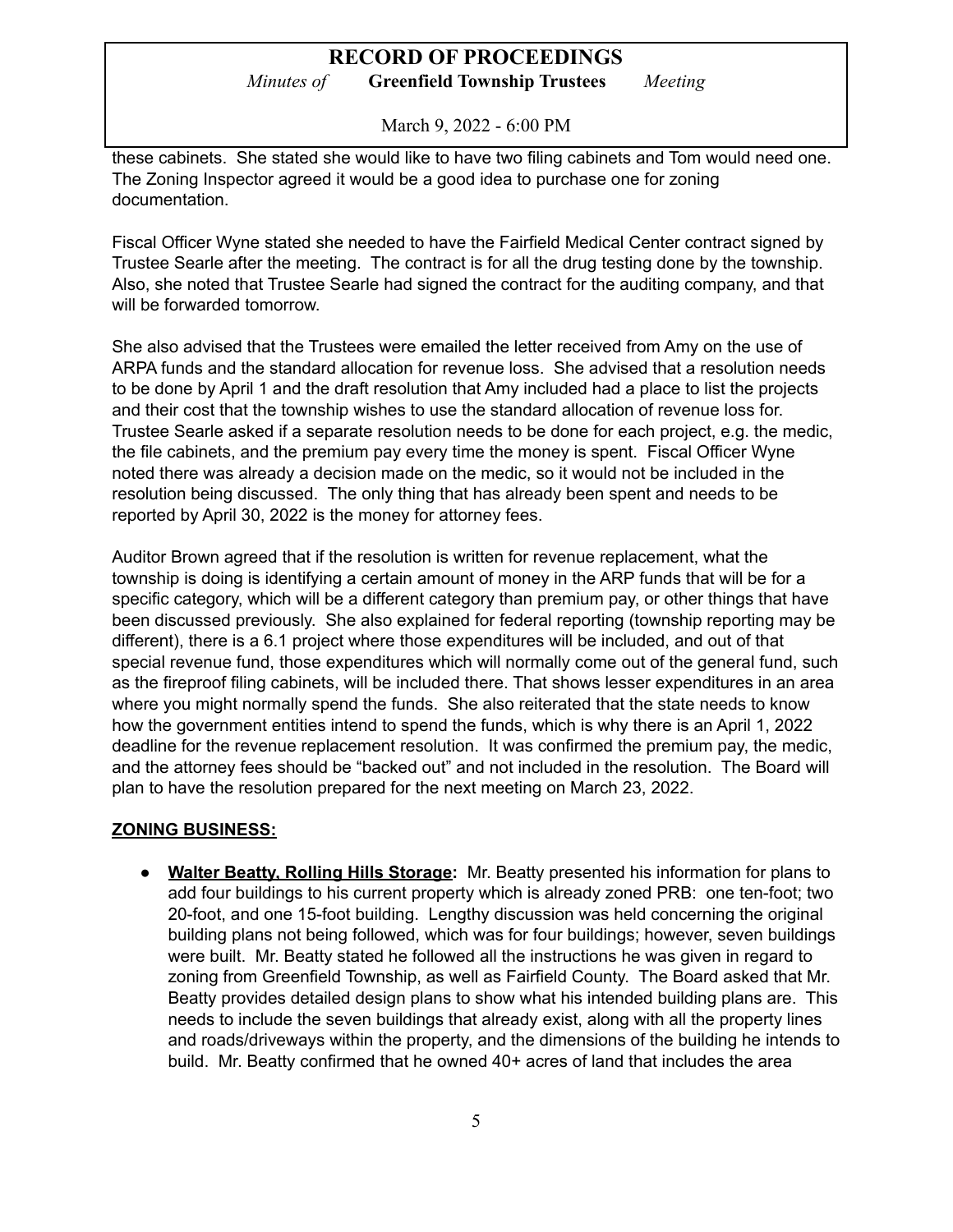*Minutes of* **Greenfield Township Trustees** *Meeting*

March 9, 2022 - 6:00 PM

where he wants to build the additional buildings. He will provide the requested plans for the next meeting.

Caitlin Barbee, Zoning Inspector, presented the following items:

- **● State Demolition Fund:**
	- **Fisher Property** No word on the Fisher property.

- **1835 Carroll Eastern Road** - Caitlin found out that a judgment had been entered in 2013 on the property which allowed it to be sold at sheriff sale; however, there's no knowledge of why this hasn't happened. Mr. Kaper from the Land Bank will reach out to attempt to find out why the property hasn't been sold.

- **New Construction Issue**: Caitlin explained that there were issues with a zoning permit that was recently issued for a new construction property. The property plans have a side setback of 100 feet, and when she went to look at the property as it is staked out, it is about 32-33 feet on one side, therefore it doesn't meet the plans or required setbacks. She is bringing this to the Board to determine how to proceed, as the owner has a dig date of tomorrow, March 10, 2022 at 8 a.m. The address is 4639 Pleasantville Road. Trustee Searle agreed the owner needs to be notified as soon as possible. Trustee Cotner stated he would call the owner to notify them of the issue, and will work with Zoning Inspector Barbee to find out if there is another explanation for the discrepancies.
- **● Variance Issue from June 2021:** Caitlin has been made aware of issues with a variance from a hearing in June 2021. She stated that Anne Darling Cyphert was the interim Zoning Inspector at the time, and she may need to work with Caitlin to determine what needs to happen in this situation. Caitlin has not spoken with the homeowner as yet, but there are concerns that the homeowner had built beyond the variance. The neighbor is saying the building is one foot off the property line. After discussion, it was determined that Trustee Cotner will work with Caitlin on Friday, March 11, 2022 to investigate further.
- **Abandoned Black Truck on Route 158:** The truck has been removed.
- **● Junk Cars at Residence on Route 158:** Trustee Cotner reported that he and Caitlin had been out to take pictures of the junk cars at the property, and she would be sending a letter to the owner of the home, which is a rental property. Trustee Cotner will be the contact person named in the letter, since this homeowner has been dealt with in the past regarding the same issue. Trustee Searle noted that all four parcels owned by this resident will need to be named in the letter so he doesn't move the junk cars from one parcel to another.
- **Brook Road - Mattresses & Garbage in Driveway**: Caitlin stated a letter has been sent to this address to notify the homeowner to remove the garbage.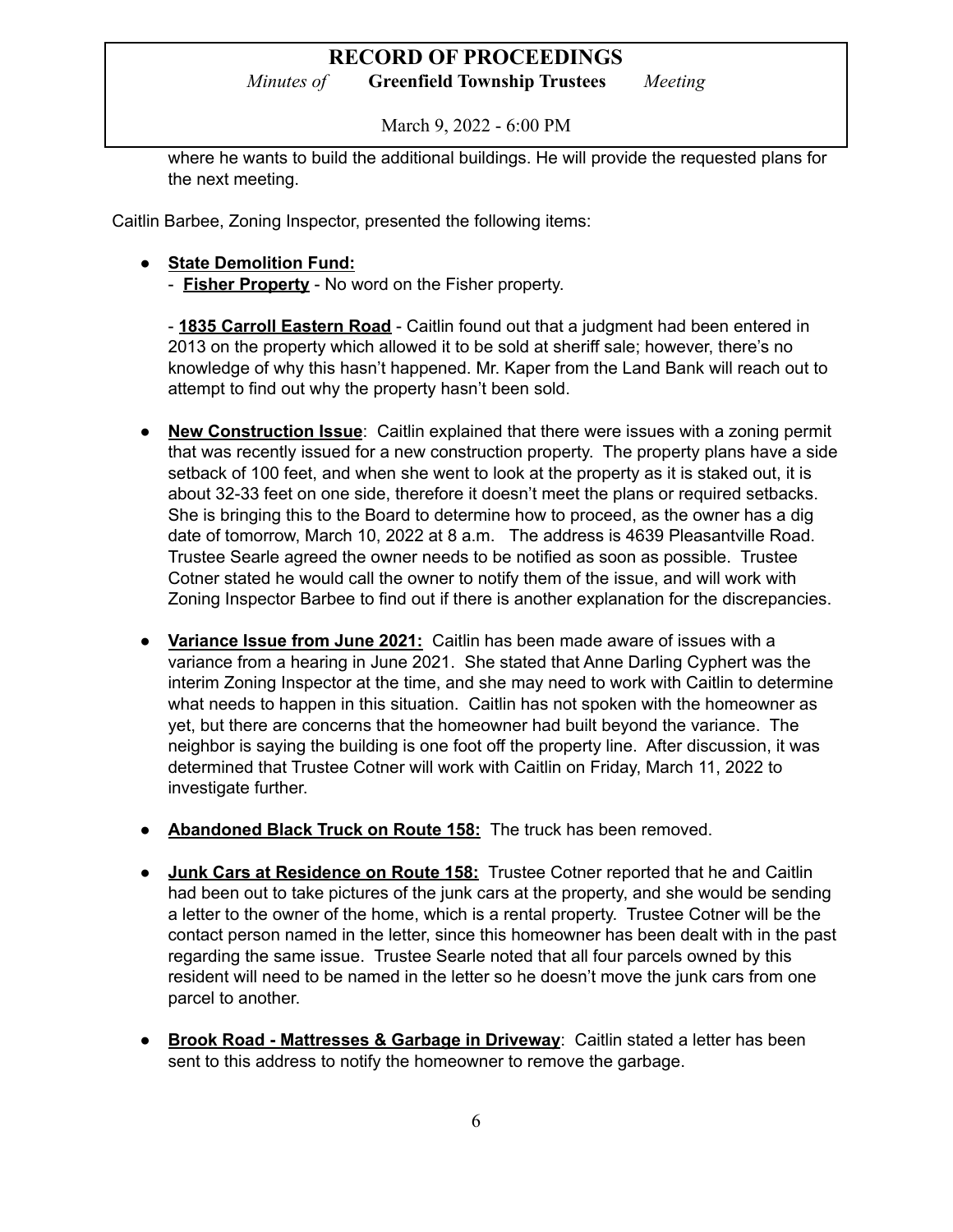*Minutes of* **Greenfield Township Trustees** *Meeting*

March 9, 2022 - 6:00 PM

**ROAD AND CEMETERY DEPARTMENT BUSINESS:** Tom Shafer, Road & Cemetery Superintendent, stated he had several items to be addressed, but asked that the Board go into Executive Session in order to address employee medical information.

At this time, it was determined that Jeff Williamsen, Board of Zoning Appeals member, should be sworn in. Trustee Searle conducted the swearing-in.

Trustee Searle made a motion to go into Executive Session to discuss medical issues; Trustee Cotner seconded the motion.

ROLL CALL: Cotner: Yes Kosch: Yes Searle: Yes Motion Passed 3-0 The Board entered Executive Session at 7:16 p.m.

Trustee Cotner made a motion to come out of Executive Session; Trustee Kosch seconded the motion.

ROLL CALL: Cotner: Yes Kosch: Yes Searle: Yes Motion Passed 3-0 The Board returned from Executive Session at 7:43 p.m.

- **● Victor & Kull Roads Improvement:** Tom reported he had met last week with representatives from two businesses: Asphalt Materials and SC Construction and Materials, both of whom the township currently does business, and has purchased various materials from. He is awaiting quotes from both companies on the repair cost.
- **● Transferring of Cemetery Deeds:** Trustee Searle asked for the status of this Resolution. No action has been taken, so it will be tabled again.
- **● Brook Road Tree Limb:** Trustee Cotner inquired about the tree limb on Brook Road. Tom stated a bid will need to be obtained to complete this work.
- **● Fairfield County - Material Used for Road Repair:** Trustee Kosch asked if Tom had been contacted by Sean Meachem of Fairfield County regarding the materials chattering off the roads and issues with the snowplowing. Tom had not spoken with Sean but had spoken with the county, and explained there were issues with stone loss. Tom is going to have the township stone tested for adhesion, bondability, cleanliness, polarity negative/positive, etc.

In relation to this subject, Tom stated it had been suggested to use cold mix paving on Victor and Kull Roads. He explained the cold mix paving stays flexible, where the bituminous will crack. It was suggested using the chip seal stone the township has on hand, and using sand and some gravel, blending it, and that will keep the cost down. That is the method SC Construction is looking into at this time. Trustee Cotner noted that cheap limestone and cheap sand is being used, and this is causing issues in the concrete. Discussion continued regarding the types of materials and mixtures that were used in the past and what is being used currently, and how it will hold up to traffic, semis, etc. Tom reported the contractor stated the mixture will hold up to high volume traffic.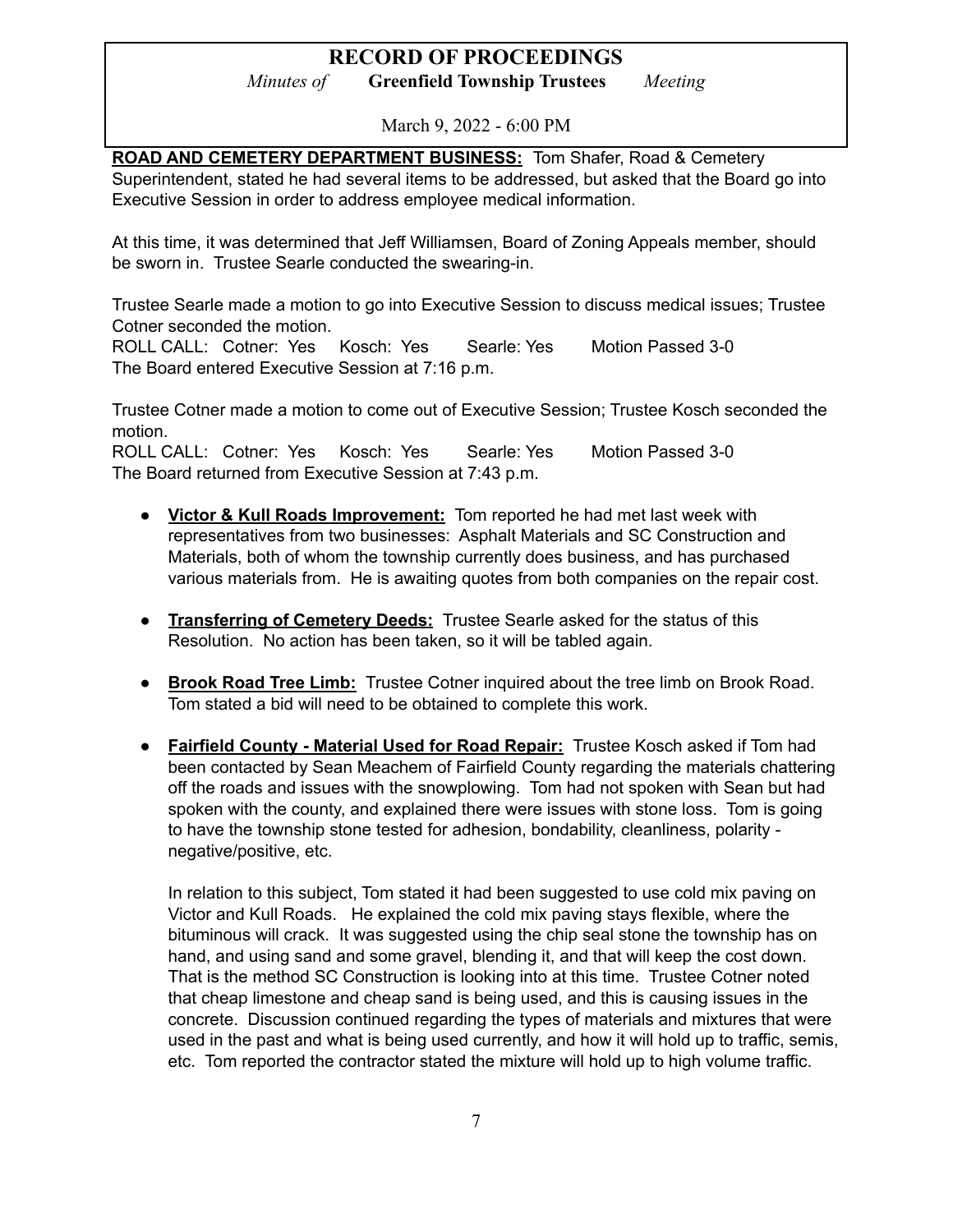### **RECORD OF PROCEEDINGS** *Minutes of* **Greenfield Township Trustees** *Meeting*

March 9, 2022 - 6:00 PM

Trustees Cotner and Kosch also recommended using remaining materials on the cracks at Greenfield Estates, as well as the broken down area on Feldon Court and Oak Creek.

Fiscal Officer Wyne asked if this work would be taken from ARP money or Road Department money. Discussion continued concerning the deadline for the resolution for the ARP projects. Fiscal Officer Wyne understood that projects needed an estimated cost, and this needed to be included in a resolution by April 1, 2022. Trustees Searle and Cotner stated their understanding was that a resolution needed to be created; however, the specific costs and projects were not required to be included. Tom said he will get the information from SC Construction, since they are the contractor who took the stone from the township to test it and find out if it is compatible with their product.

Trustee Searle specified that the remaining ARP money - minus the money appropriated for the new medic for the Fire Department, premium pay, and the attorney fees - would be going into the General Fund. This resolution needs to be done by April 1, 2022.

**● ODOT Contract 101G:** Tom reported that this ODOT contract allows the competitive bidding and forced accounting process to be sidestepped when using the ARP funds. He will get more documentation to share with the Board. Fiscal Officer Wyne suggested that Cheryl should have information about the contract.

**FIRE DEPARTMENT BUSINESS**: Chief Brad Smith presented the following items:

#### **● Community Involvement:**

 $\triangleright$  Bloom Carroll Elementary invited Chief Smith to read to a fifth grade class, and this was included in their newsletter.

Fiscal Officer Wyne advised we are paid with public funds and asked if this type of activity was to be conducted on active duty as opposed to being done using leave time. After discussion, the Trustees agreed the Fire Chief should have discretion in participating in these types of community activities. This is also allowable for the other officers. It was noted there would be an issue if overtime was involved; however, in this instance, that was not the case.

- $\triangleright$  Blood Drive was held at the Firehouse on March 4, 2022.
- $\triangleright$  Active Aggressor Training meeting for Fairfield Career Center will be held on April 12, 2022. Other local departments will also be involved.
- ➢ Bloom Carroll High School will have CPR training on March 28, 2022.
- **● APR Funds/Equipment Needed:** Chief Smith presented a list of some additional items that could potentially be used for/purchased with ARP funds. Discussion continued regarding specifics on these items. He noted that another ten sets of turnout gear will be going out at the end of this year, and the cost has risen to almost \$4,000 per set. Fiscal Officer Wyne noted there are capital funds available to be used if the ARP money is depleted; Trustee Searle also suggested some of it could be covered by grants.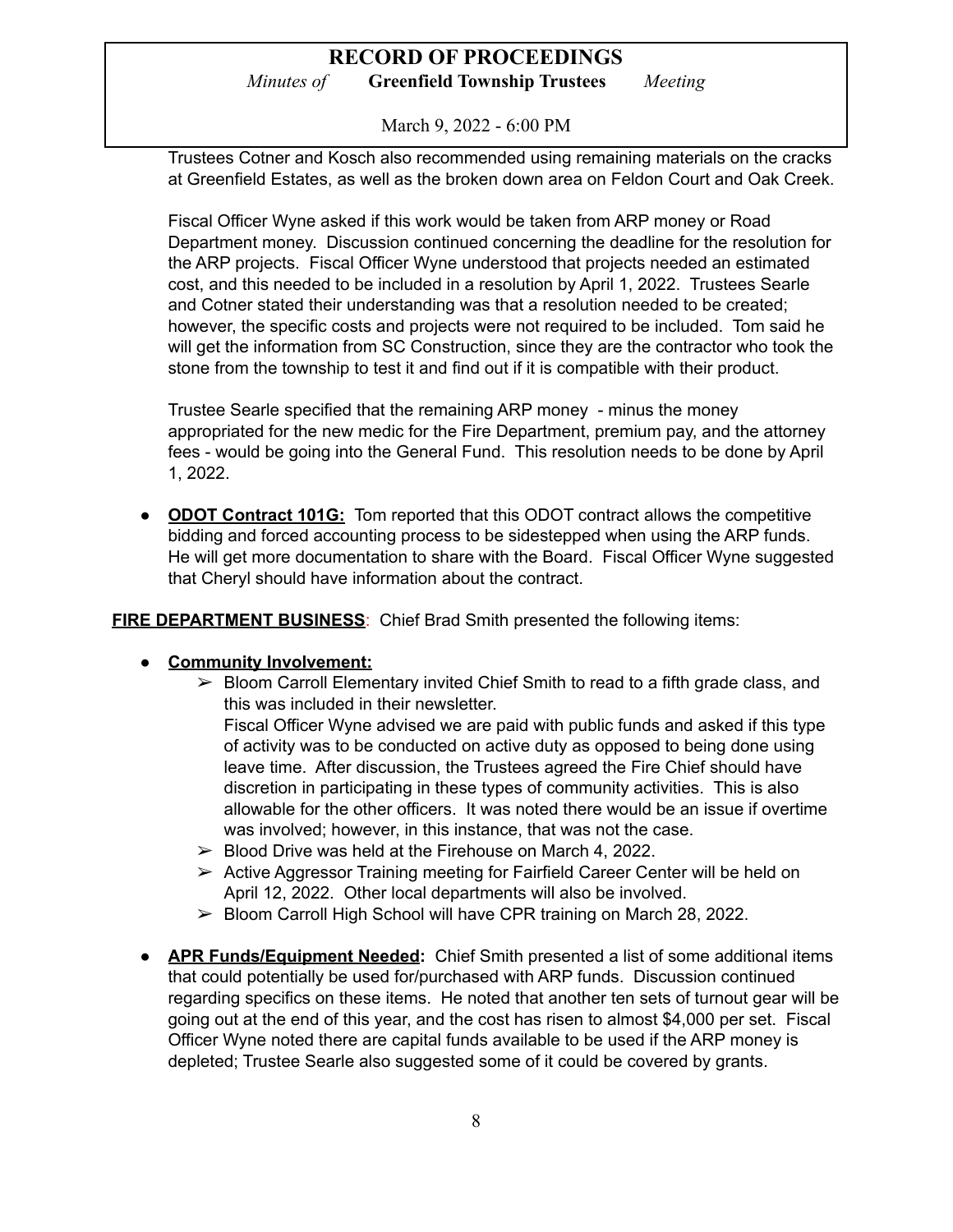*Minutes of* **Greenfield Township Trustees** *Meeting*

March 9, 2022 - 6:00 PM

- **● Ohio Safety Congress:** Chief Smith attended the Ohio Safety Congress today Two of the credits can be used toward the BWC safety requirements. Copies were provided to the Fiscal Officer.
- **● Incident/Insurance Claim:** Chief Smith reported he had spoken with the township insurance provider, Burnham and Flower, and the rates will not be affected by the Fire Department paying the damages. The repair estimate provided by the homeowner was \$1,779.63; she did not provide the amount of her deductible. The repair provider is Bob Boyd Ford. The Department will be reimbursed for \$1,334.72, which would make the actual cost to the Department approximately \$500. Discussion continued regarding how to move forward with this process, and whether to pay the repair bill. It was decided the homeowner needs to file a claim.
- **● Bloom Township Borrowing Engine 562**: Chief Smith reported Bloom Township is currently borrowing Greenfield's Engine 562 (back-up engine) as their truck is out for repair (steering shaft fell out on their 1985 truck).
- **● Colin Osterman - Increase in Education Hours:** Chief Smith reported Colin Osterman needs to be approved for additional education hours in order to complete his medic refresher training; the training starts next week. He recommended an additional 80 hours. He noted some of the dates will be on duty; others will be off duty. Fiscal Officer Wyne suggested an MOU - Memorandum of Understanding - should be created for this situation between the Township and the Union, until the contract is renegotiated at the end of the year. This will be created for approval at the next meeting, and Fiscal Officer Wyne will adjust the hours in the payroll system as needed.
- **● Burgess Ambulance Company Information:** Chief Smith reported he had received an email from the company regarding the new medic order. The company verified that the original cost estimate of \$273,152 will not change; however, the Ford rebate amount of \$3,100 will change. Once all the specs are finalized, then the resolution can be created for review by the prosecutor's office. Chief Smith confirmed that the noted cost does not include the add-ons such as the MARCS radios; however, the Department will try to transition as much as possible from the 2001 medic to the new medic.
- **Medic 1 Repairs**: Fairfield Truck & Auto was waiting on parts and should have them this week. The repairs should take approximately one week once parts are received.
- **● Cascade System Order:** Chief Smith inquired whether he could move forward with ordering the cascade system since the resolution has been passed; Fiscal Officer Wyne responded yes; she needs to prepare the purchase order.
- **● Premium Pay:** It was agreed with the Board and the Union that the premium pay would be processed to be paid on March 24, 2022; however, Fiscal Officer Wyne noted if there was an issue with getting this processed and finalized, she would inform everyone.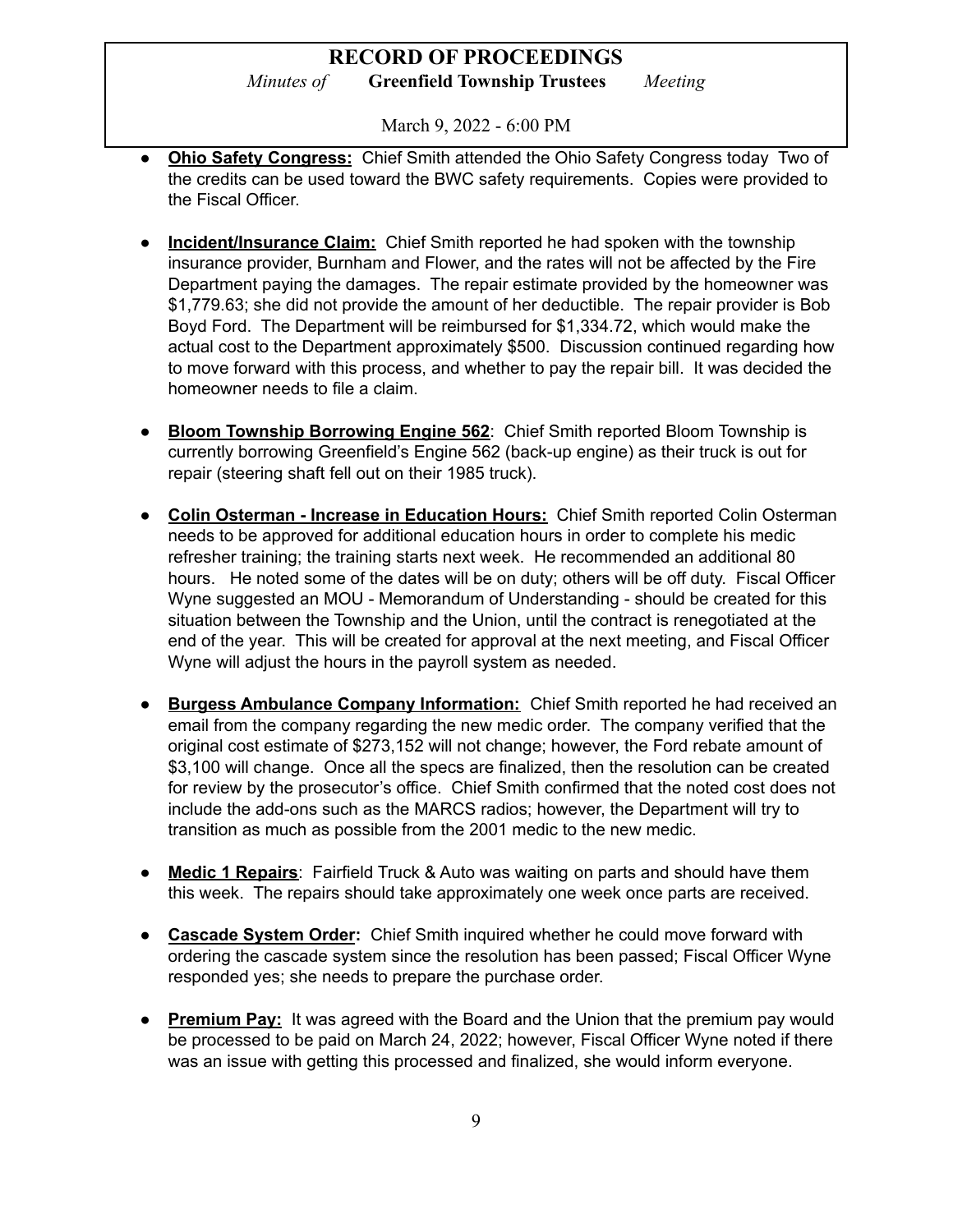### **RECORD OF PROCEEDINGS** *Minutes of* **Greenfield Township Trustees** *Meeting*

March 9, 2022 - 6:00 PM

Trustee Searle made a motion to pay the premium pay per the handout that Fiscal Officer Wyne had distributed; Trustee Cotner seconded the motion.

● ROLL CALL: Cotner: Yes Kosch: Yes Searle: Yes Motion Passed 3-0

Fiscal Officer Wyne noted while doing the premium pay accumulations she found and error with Sean Tobin's payroll from October 2021. She advised Sean and Brad of the issue and this will be corrected on the next payroll.

Trustee Searle asked about the Allatech Software renewal payment in the checks he reviewed today. Fiscal Officer Wyne and Chief Smith confirmed that this software purchase was approved approximately one year ago to be used for scheduling truck checks and documentation reporting.

Discussion continued regarding the rising cost of fuel and how that will impact the Fire Department as well as the Road Department. It was noted that any travel or usage that could be decreased will be done in order to save fuel. Fiscal Officer Wyne stated if and when money for fuel is depleted on the current line item,she will transfer money to cover the fuel costs.

#### **FROM THE TRUSTEES:**

Road Superintendent Shafer reported that he and Doug Hughes had repaired the dump truck with new injectors and a control pressure switch, and it is running well with no leaks.

- **Election House Road Development**: Trustee Searle stated the RPC plans and information were forwarded to both Chief Smith and Road Superintendent Shafer. Chief Smith responded with information Comments are due to the RPC by March 18, 2022. Zoning Inspector Barbee will contact James Mako to find out if she needs to attend the technical review committee meeting on behalf of the township.
- **● Solid Waste District Resolution:** Trustee Searle noted the cover letter and summary received from the SWD had been forwarded to the Board. The only item he took note of was the rate being charged for disposing of waste: \$4/ton for those inside the district; \$2/ton for those outside the district, and for those out of state.

Trustee Searle made a motion to accept the following resolution:

RESOLUTION NUMBER 2002 03 09 02

This is a matter of update of the district Solid Waste Management Plan, WHEREAS THE Policy Committee resolved to approve the updated Solid Waste Management Plan on February 25, 2022, and,

WHEREAS, it is our best judgment that the updated plan will benefit the Solid Waste District by implementing required waste reduction programs, and WHEREAS, public